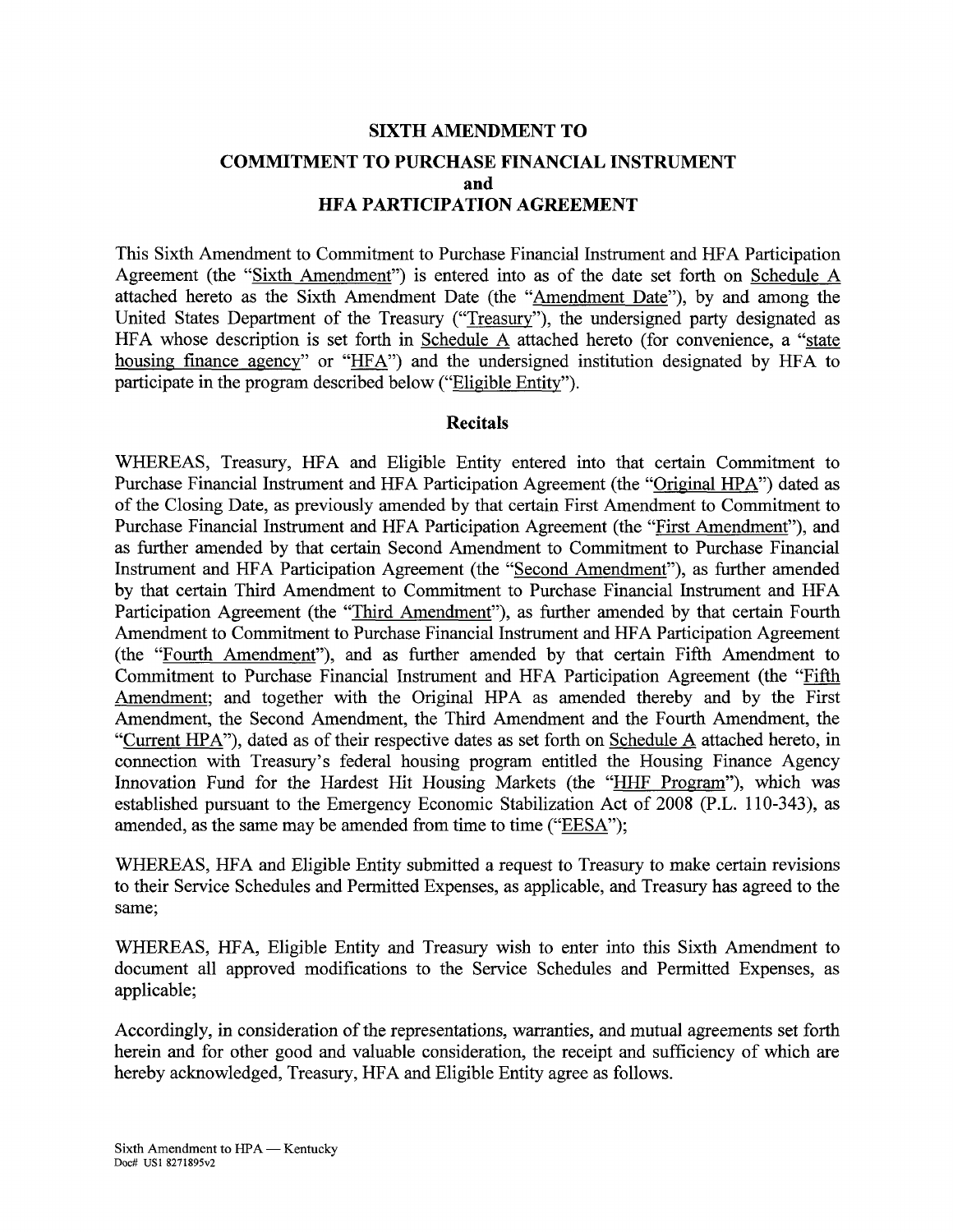# **Agreement**

#### $1.$ **Amendments**

A. Definitions. All references in the Current HPA to the "Agreement" shall mean the Current HPA, as further amended by this Sixth Amendment; and all references in the Current HPA to Schedules A, B or C shall mean the Schedules A, B or C attached to this Sixth Amendment. All references herein to the "HPA" shall mean the Current HPA, as further amended by this Sixth Amendment.

B. Schedule A. Schedule A attached to the Current HPA is hereby deleted in its entirety and replaced with Schedule A attached to this Sixth Amendment.

C. Schedule B. Schedule B attached to the Current HPA is hereby deleted in its entirety and replaced with Schedule B attached to this Sixth Amendment.

D. Schedule C. Schedule C attached to the Current HPA is hereby deleted in its entirety and replaced with Schedule C attached to this Sixth Amendment.

#### $2.$ **Representations, Warranties and Covenants**

A. HFA and Eligible Entity. HFA and Eligible Entity, each for itself, make the following representations, warranties and covenants to Treasury and the truth and accuracy of such representations and warranties and compliance with and performance of such covenants are continuing obligations of HFA and Eligible Entity, each as to itself. In the event that any of the representations or warranties made herein cease to be true and correct or HFA or Eligible Entity breaches any of its covenants made herein, HFA or Eligible Entity, as the case may be, agrees to notify Treasury immediately and the same shall constitute an Event of Default under the HPA.

(1) HFA and Eligible Entity each hereby certifies, represents and warrants as of the date hereof that each of the representations and warranties of HFA or Eligible Entity, as applicable, contained in the HPA are true, correct, accurate and complete in all material respects as of the date hereof. All covenants of HFA or Eligible Entity, as applicable, contained in the HPA shall remain in full force and effect and neither HFA, nor Eligible Entity is in breach of any such covenant.

(2) Eligible Entity has the full corporate power and authority to enter into, execute, and deliver this Sixth Amendment and any other closing documentation delivered to Treasury in connection with this Sixth Amendment, and to perform its obligations hereunder and thereunder.

(3) HFA has the full legal power and authority to enter into, execute, and deliver this Sixth Amendment and any other closing documentation delivered to Treasury in connection with this Sixth Amendment, and to perform its obligations hereunder and thereunder.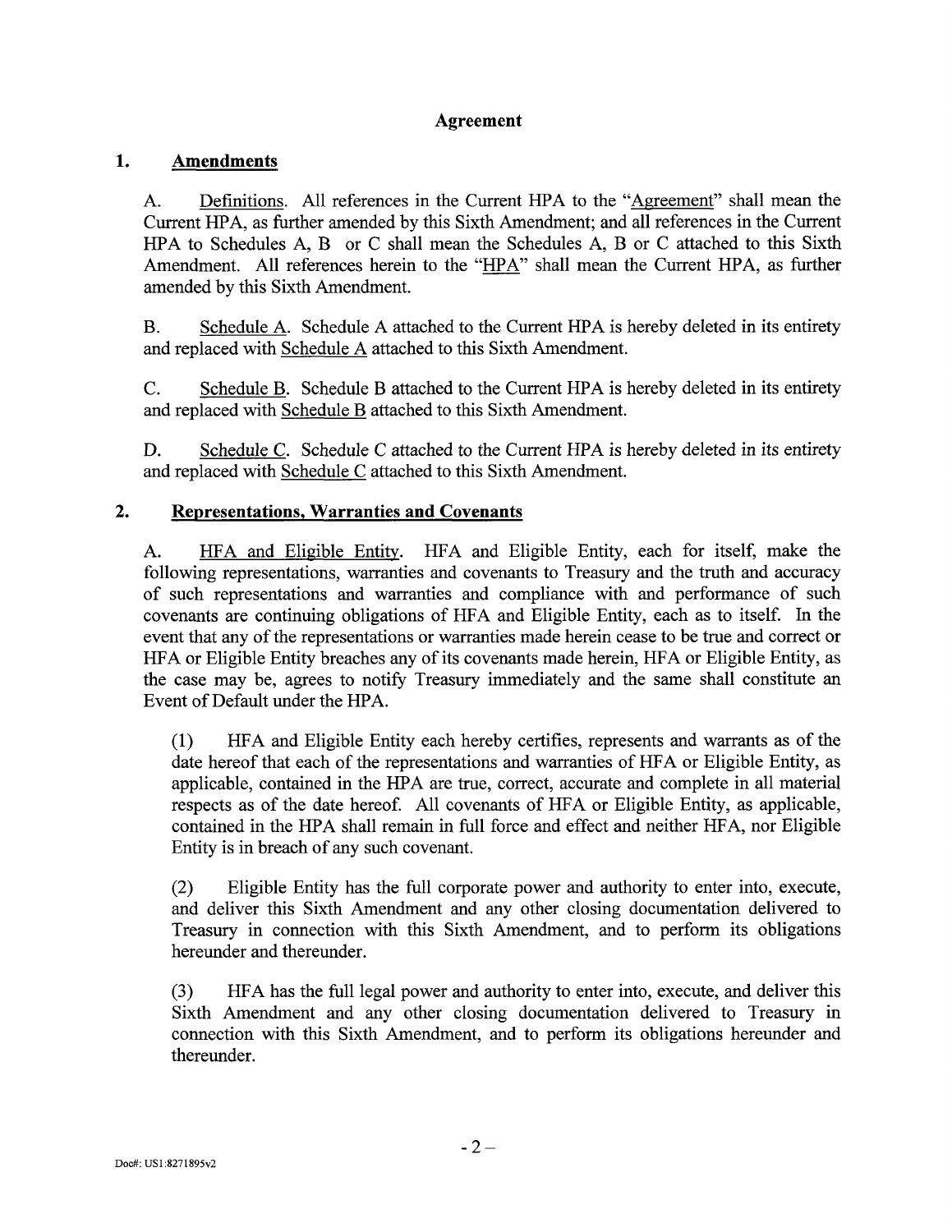## **3. Miscellaneous**

A. The recitals set forth at the beginning of this Sixth Amendment are true and accurate and are incorporated herein by this reference.

B. Capitalized terms used but not defined herein shall have the meanings ascribed to them in the HPA.

C. Any provision of the HPA that is determined to be prohibited or unenforceable in any jurisdiction shall, as to such jurisdiction, be ineffective to the extent of such prohibition or unenforceability without invalidating the remaining provisions of the HPA, and no such prohibition or unenforceability in any jurisdiction shall invalidate sueh provision in any other jurisdiction.

D. This Sixth Amendment may be executed in two or more counterparts (and by different parties on separate counterparts), each of which shall be deemed an original, but all of which together shall constitute one and the same instrument. Facsimile or electronic copies of this Sixth Amendment shall be treated as originals for all purposes.

# [SIGNATURE PAGE FOLLOWS; REMAINDER OF PAGE INTENTIONALLY LEFT BLANK]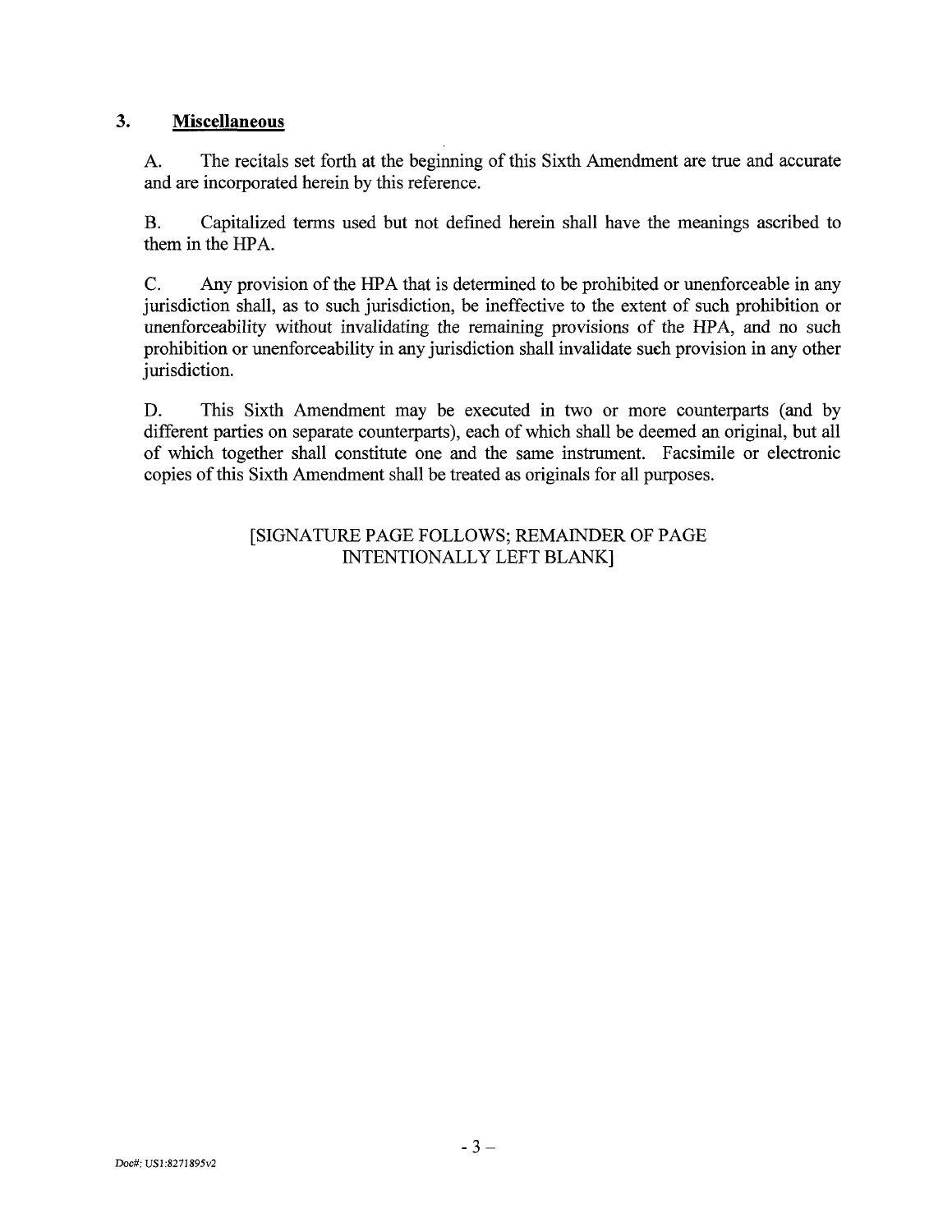**In Witness Whereof,** HFA, Eligible Entity and Treasury by their duly authorized officials hereby execute and deliver this Sixth Amendment to Commitment to Purchase Financial Instrument and HFA Participation Agreement as of the Amendment Date.

### **HFA:**

## **TREASURY:**

KENTUCKY HOUSING CORPORATION

UNITED STATES DEPARTMENT OF THE **TREASURY** 

By: /s/ Richard L. McQuady Name: Richard L. McQuady Title: Chief Executive Officer By:

Name: Timothy G. Massad Title: Assistant Secretary for Financial Stability

## **ELIGIBLE ENTITY:**

KENTUCKY HOUSING CORPORATION

By: **ISON** SS Richard L. McQuady Name: Richard L. McQuady Title: Chief Executive Officer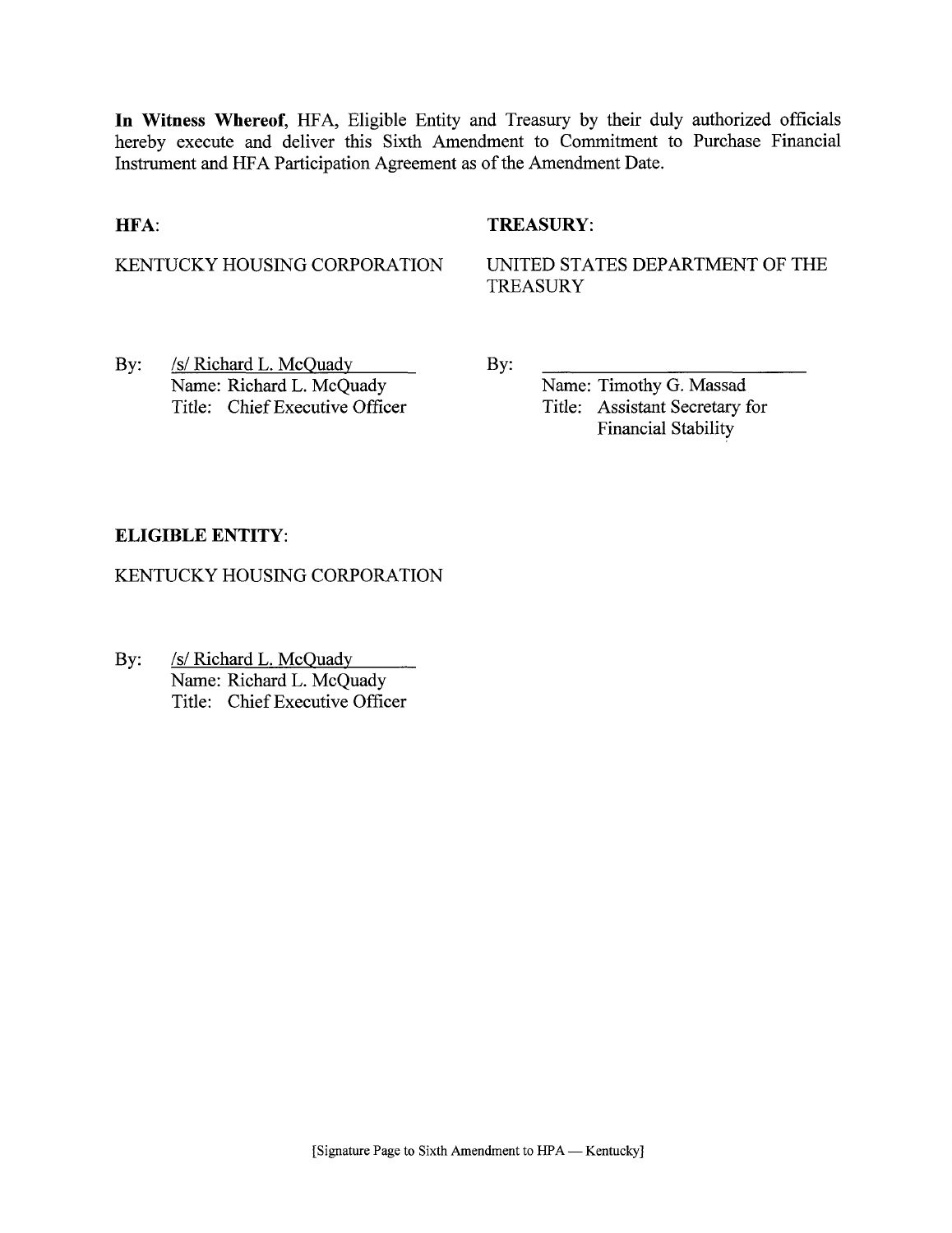**In Witness "Whereof,** HFA, Eligible Entity and Treasury by their duly authorized officials hereby execute and deliver this Sixth Amendment to Commitment to Purchase Financial Instrument and HFA Participation Agreement as of the Amendment Date.

#### **HFA:** TREASURY:

KENTUCKY HOUSING CORPORATION UNITED STATES DEPARTMENT OF THE **TREASURY** 

By: <u>January: By: January: By: January: By: January: January: January: January: January: January: January: January: January: January: January: January: January: January: January: January: January: January: January: January</u> Name: Name: Timothy G. Massad<br>Title: Name: Timothy G. Massad<br>Title: Assistant Secretary Title: Assistant Secretary for Financial Stability

**ELIGIBLE** ENTITY:

KENTUCKY HOUSING CORPORATION

By:

Name; Title:

[Signature Page to Sixth Amendment to HPA -- Kentucky]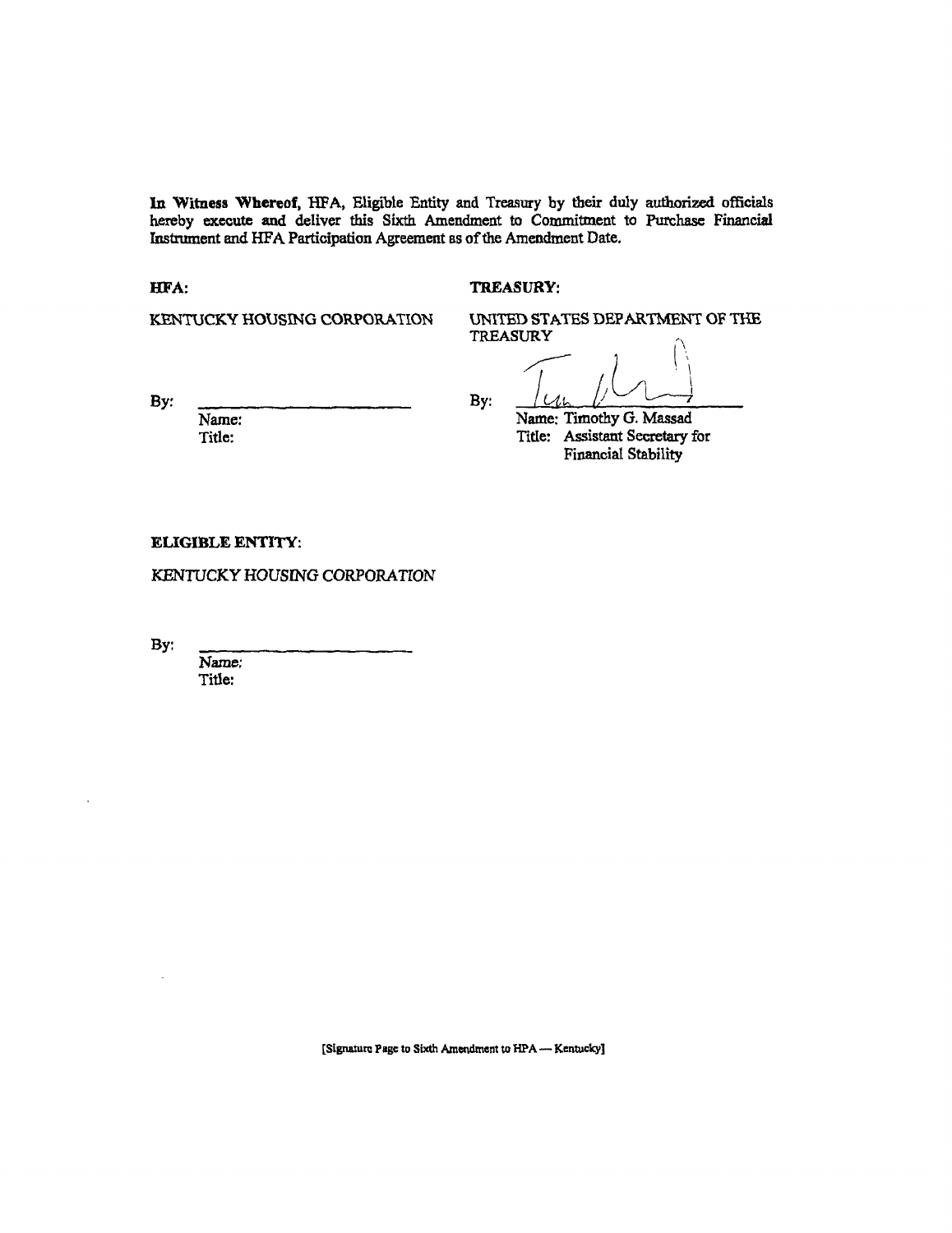# **EXHIBITS AND SCHEDULES**

Schedule A Basic Information<br>Schedule B Service Schedules

Schedule B Service Schedules<br>Schedule C Permitted Expense

Permitted Expenses

 $\mathcal{A}^{\mathcal{A}}$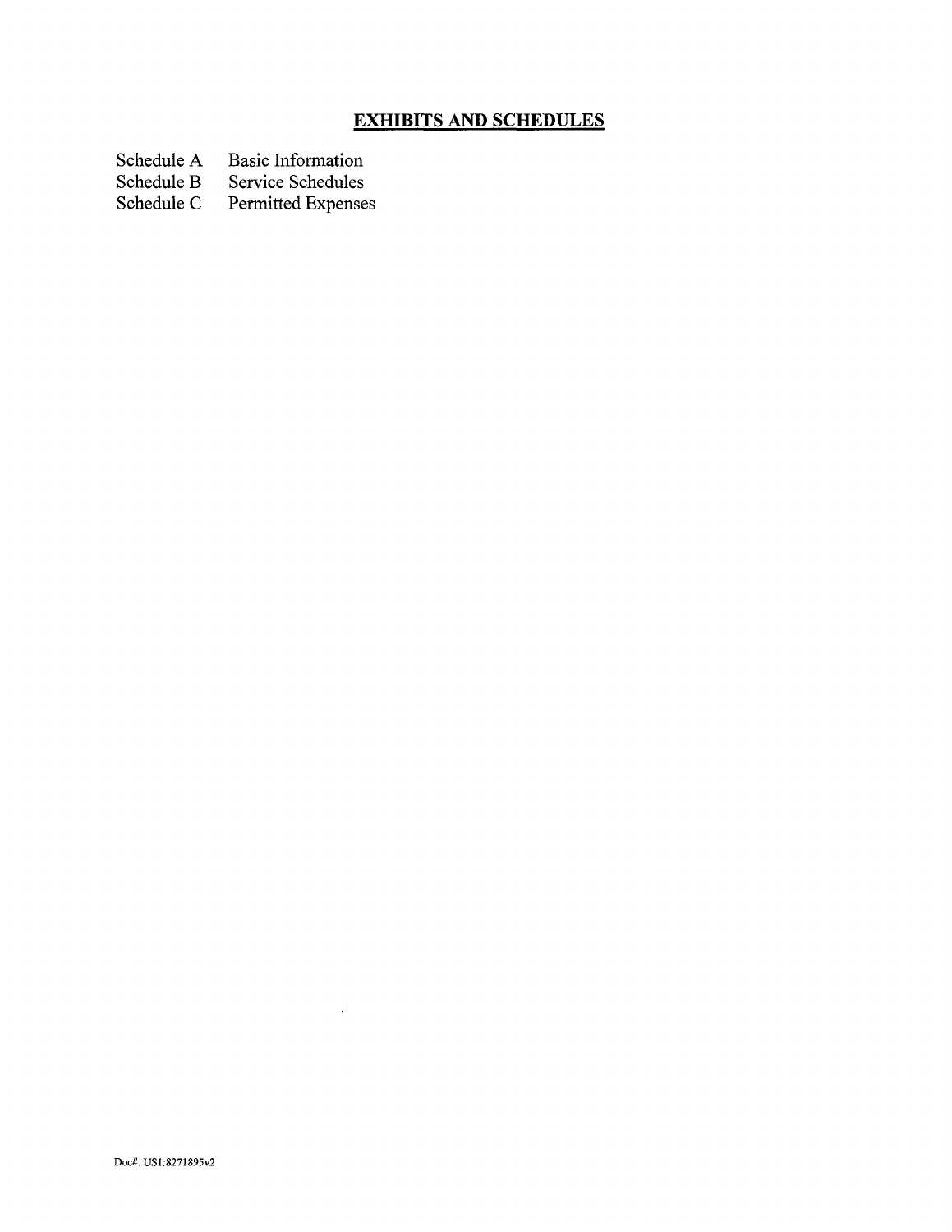## **SCHEDULE A**

## **BASIC INFORMATION**

| Eligible Entity Information: |                                         |                                            |  |
|------------------------------|-----------------------------------------|--------------------------------------------|--|
|                              | Name of the Eligible Entity:            | Kentucky Housing Corporation <sup>1</sup>  |  |
|                              |                                         |                                            |  |
|                              | Corporate or other organizational form: | independent, de jure Municipal Corporation |  |
|                              |                                         |                                            |  |
|                              | Jurisdiction of organization:           | Kentucky                                   |  |
|                              |                                         |                                            |  |
|                              | Notice Information:                     |                                            |  |
|                              |                                         |                                            |  |

| HFA Information:<br>Name of HFA:                                             | Kentucky Housing Corporation <sup>1</sup>          |
|------------------------------------------------------------------------------|----------------------------------------------------|
| Organizational form:                                                         | independent, <i>de jure</i> Municipal Corporation  |
| Date of Application:                                                         | September 1, 2010                                  |
| Date of Action Plan:                                                         | September 1, 2010                                  |
| Notice Information:                                                          | Same as notice information for Eligible<br>Entity. |
| Program Participation Cap:                                                   | \$148,901,875.00                                   |
| Portion of Program Participation Cap<br>Representing Original HHF Funds:     | N/A                                                |
| Portion of Program Participation Cap<br>Representing Unemployment HHF Funds: | \$55,588,050.00                                    |
| Permitted Expenses:                                                          | \$15,351,875.00                                    |

 $\ddot{\phantom{a}}$ 

<sup>1</sup> References in the Agreement to the term "HFA" shall mean the Kentucky Housing Corporation ("KHC") in its capacity as HFA as such term is used in the Agreement; and references in the Agreement to the term "Eligible Entity" shall mean KHC, in its capacity as Eligible Entity as such term is used in the Agreement.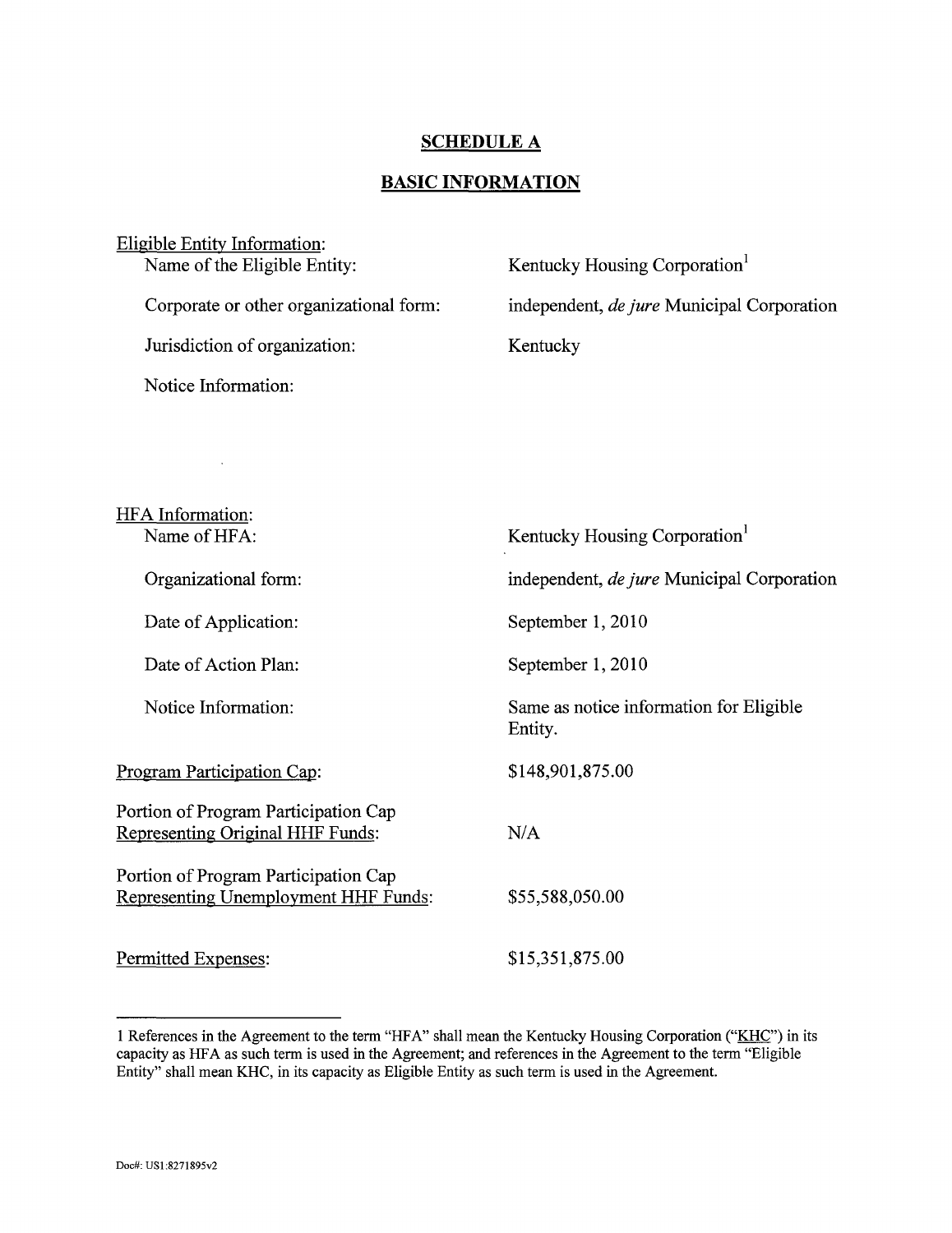| <b>Closing Date:</b>                                   | September 23, 2010                                                                                                                                     |
|--------------------------------------------------------|--------------------------------------------------------------------------------------------------------------------------------------------------------|
| <b>First Amendment Date:</b>                           | September 29, 2010                                                                                                                                     |
| <b>Second Amendment Date:</b>                          | December 16, 2010                                                                                                                                      |
| Third Amendment Date:                                  | March 31, 2011                                                                                                                                         |
| <b>Fourth Amendment Date:</b>                          | September 28, 2011                                                                                                                                     |
| Fifth Amendment Date:                                  | May 3, 2012                                                                                                                                            |
| <b>Sixth Amendment Date:</b>                           | December 14, 2012                                                                                                                                      |
| <b>Eligible Entity Depository Account Information:</b> | See account information set forth in the<br>Depository Account Control Agreement<br>between Treasury and Eligible Entity<br>regarding the HHF Program. |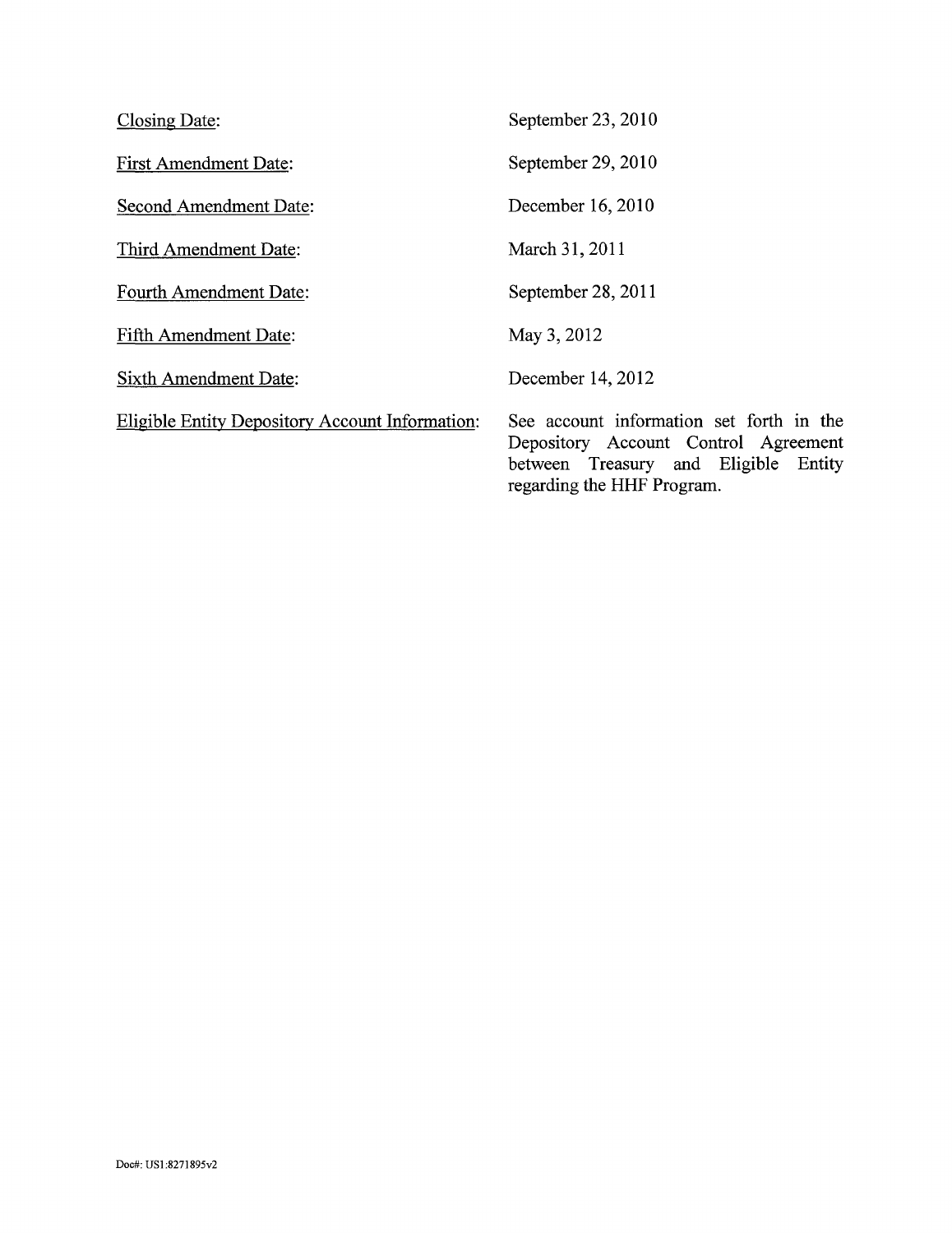## SCHEDULE B

# SERVICE SCHEDULES

The Service Schedules attached as Schedule B to the Current HPA are hereby deleted in their entirety and replaced with the attached Service Schedules (numbered sequentially as Service Schedule B-l, Service Schedule B-2, et. seq.), which collectively comprise Schedule B to the HPA.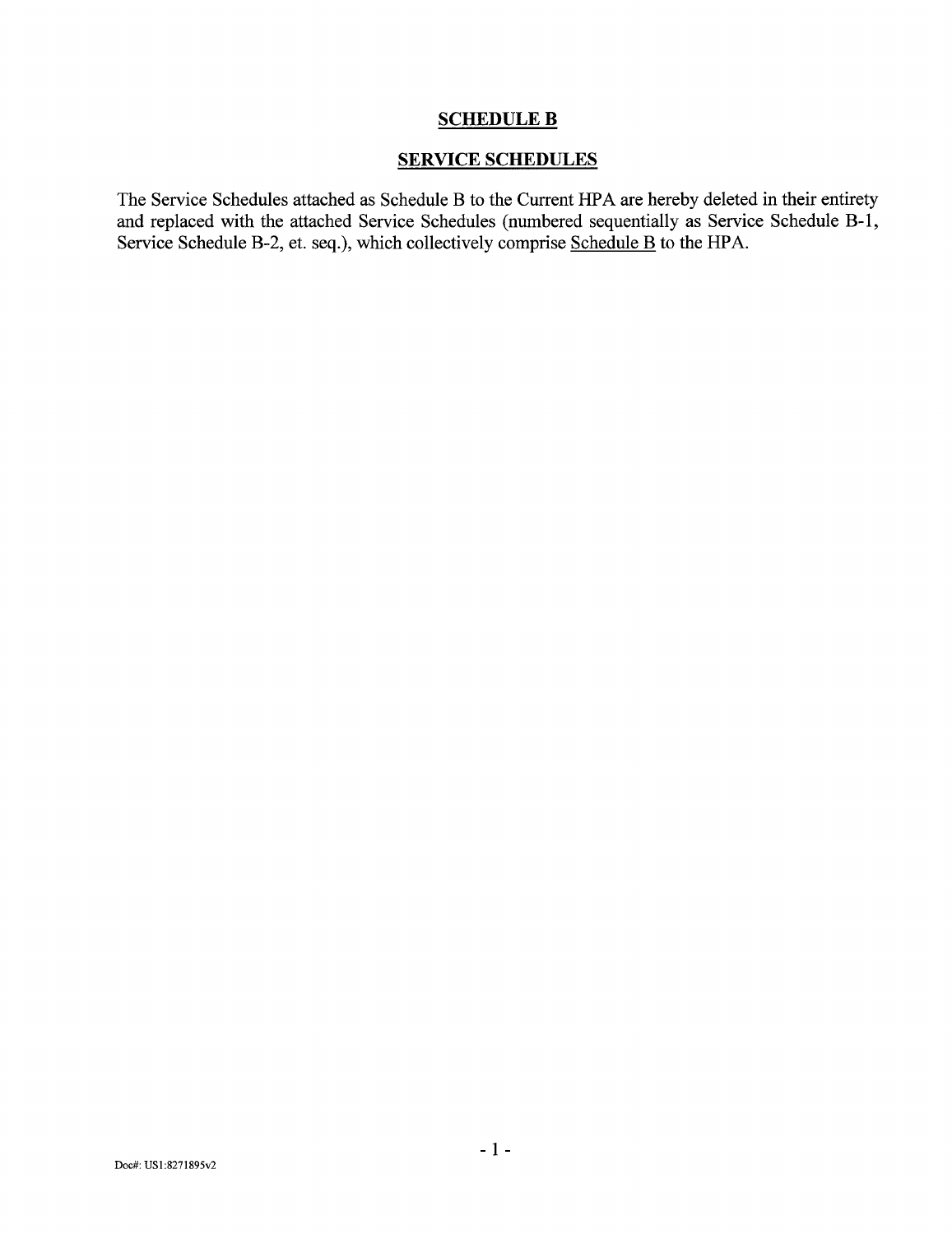# SERVICE SCHEDULE B-l

# KENTUCKY HOUSING CORPORATION

# KENTUCKY UNEMPLOYMENT BRIDGE PROGRAM

# Summary Guidelines

| 1. | <b>Program Overview</b>                                 | The Kentucky Housing Corporation's (KHC) Kentucky<br>Unemployment Bridge Program (UBP) will provide funds to<br>lenders and servicers on behalf of qualified homeowners who<br>are delinquent on their mortgage payments or anticipate default<br>due to unemployment or substantial underemployment (loss of<br>income). Maximum assistance per household is set at \$30,000.<br>There is a time limit of eighteen (18) months for households to<br>utilize the assistance – assistance ends at the earlier to occur of<br>eighteen (18) months from the loan closing or receipt of \$30,000<br>in assistance, so long as other conditions of eligibility are met<br>and continue. Funds will be available on a first-come first-<br>served basis.<br>Borrowers will enter the UBP through the statewide<br>Homeownership Protection Center operated by KHC.<br>Applications will be processed by housing counseling agencies<br>who will return the application to KHC for final underwriting,<br>loan closing, disbursements and loan servicing. Borrowers will<br>not be required to make any portion of the monthly payment. If<br>a household qualifies for the UBP, program funds will be used<br>for 100 percent of the monthly payment and up to \$12,500 in<br>reinstatement fees to include homeowner's delinquent balance<br>late fees, penalty interest, taxes, insurance, and protective |
|----|---------------------------------------------------------|--------------------------------------------------------------------------------------------------------------------------------------------------------------------------------------------------------------------------------------------------------------------------------------------------------------------------------------------------------------------------------------------------------------------------------------------------------------------------------------------------------------------------------------------------------------------------------------------------------------------------------------------------------------------------------------------------------------------------------------------------------------------------------------------------------------------------------------------------------------------------------------------------------------------------------------------------------------------------------------------------------------------------------------------------------------------------------------------------------------------------------------------------------------------------------------------------------------------------------------------------------------------------------------------------------------------------------------------------------------------------------------------------------|
| 2. | <b>Program Goals</b>                                    | advances.<br>To prevent avoidable foreclosure for homeowners who have<br>experienced loss of income due to unemployment or substantial<br>under employment by providing funds to reinstate, pay the<br>household's mortgage payments during the period of<br>unemployment/underemployment and for two (2) months after<br>re-employment or substantially increased employment, if<br>needed, up to the maximum dollar threshold for assistance of<br>\$30,000.                                                                                                                                                                                                                                                                                                                                                                                                                                                                                                                                                                                                                                                                                                                                                                                                                                                                                                                                         |
| 3. | <b>Target Population /</b><br><b>Areas</b>              | The UBP will be available statewide. No specific population is<br>targeted. During the first twelve (12) months of the UBP,<br>\$10,000,000 will be set aside to serve rural counties.                                                                                                                                                                                                                                                                                                                                                                                                                                                                                                                                                                                                                                                                                                                                                                                                                                                                                                                                                                                                                                                                                                                                                                                                                 |
| 4. | <b>Total Allocation</b><br>(Excluding<br>Administrative | \$133,550,000.00                                                                                                                                                                                                                                                                                                                                                                                                                                                                                                                                                                                                                                                                                                                                                                                                                                                                                                                                                                                                                                                                                                                                                                                                                                                                                                                                                                                       |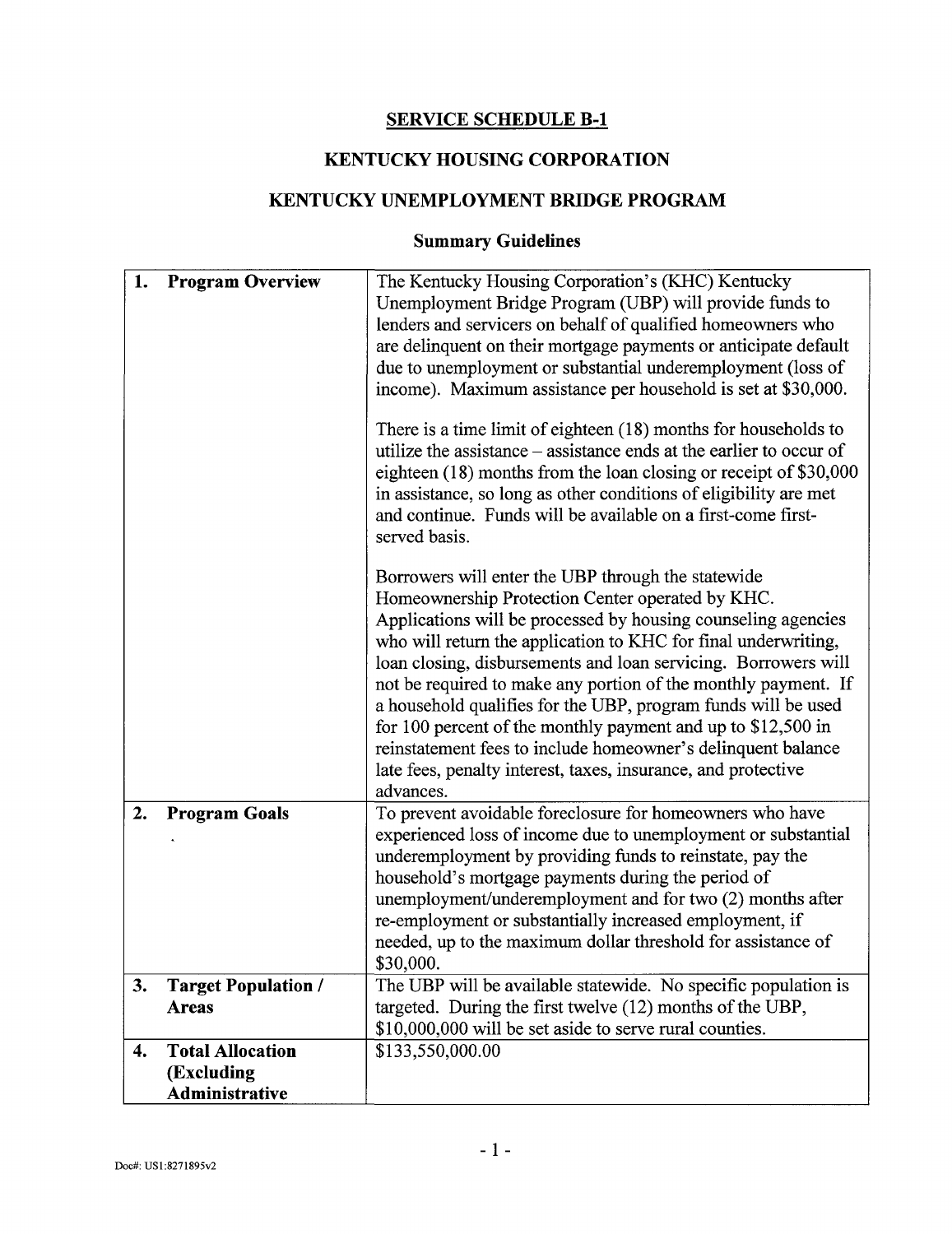|    | <b>Expenses</b> )           |                                                                                                                                                                                                                                                                                                                                                              |
|----|-----------------------------|--------------------------------------------------------------------------------------------------------------------------------------------------------------------------------------------------------------------------------------------------------------------------------------------------------------------------------------------------------------|
| 5. | <b>Borrower Eligibility</b> | All borrowers must submit a hardship affidavit                                                                                                                                                                                                                                                                                                               |
|    | Criteria                    | documenting inability to pay their mortgage.                                                                                                                                                                                                                                                                                                                 |
|    |                             | Housing counselors and KHC will determine eligibility for the<br>UBP. Eligible households must meet ALL of the following<br>requirements:<br>The homeowners must be legal U.S. residents.<br>٠<br>The financial hardship must be loss of employment<br>٠                                                                                                     |
|    |                             | income.                                                                                                                                                                                                                                                                                                                                                      |
|    |                             | Monthly payment of principal, interest, taxes and<br>insurance (PITI) including both first and second lien<br>mortgages must exceed 31 percent of the borrower's<br>monthly gross income at time of application for the HHF<br>funds, including any unemployment benefits, or the<br>homeowner must experience at least a 15 percent<br>reduction in income. |
|    |                             | The homeowner's cash reserves cannot exceed six $(6)$<br>٠<br>months, excluding retirement. For purposes of the UBP,<br>"cash reserves" is defined as non-retirement liquid assets<br>sufficient to pay the household's PITI for their home<br>mortgage(s).                                                                                                  |
|    |                             | The homeowner must be experiencing a financial<br>٠<br>hardship due to involuntary loss or reduction in<br>homeowner's income documented by an executed<br>hardship affidavit.                                                                                                                                                                               |
|    |                             | The homeowner must contact KHC or their counselor if<br>there is a change in income or employment during the<br>eighteen (18) months of UBP participation.                                                                                                                                                                                                   |
| 6. | <b>Property / Loan</b>      | Property/Loan Eligibility Requirements:                                                                                                                                                                                                                                                                                                                      |
|    | <b>Eligibility Criteria</b> | Owner-occupied primary residence located in Kentucky.                                                                                                                                                                                                                                                                                                        |
|    |                             | Existing single-family homes or condominiums (attached<br>or detached) and manufactured or mobile homes on<br>foundations permanently affixed to real estate owned by<br>the borrower.                                                                                                                                                                       |
| 7. | <b>Program Exclusions</b>   | A household is not eligible for the UBP if:                                                                                                                                                                                                                                                                                                                  |
|    |                             | Borrower's total unpaid principal balances exceed<br>\$275,000, including first and second mortgages                                                                                                                                                                                                                                                         |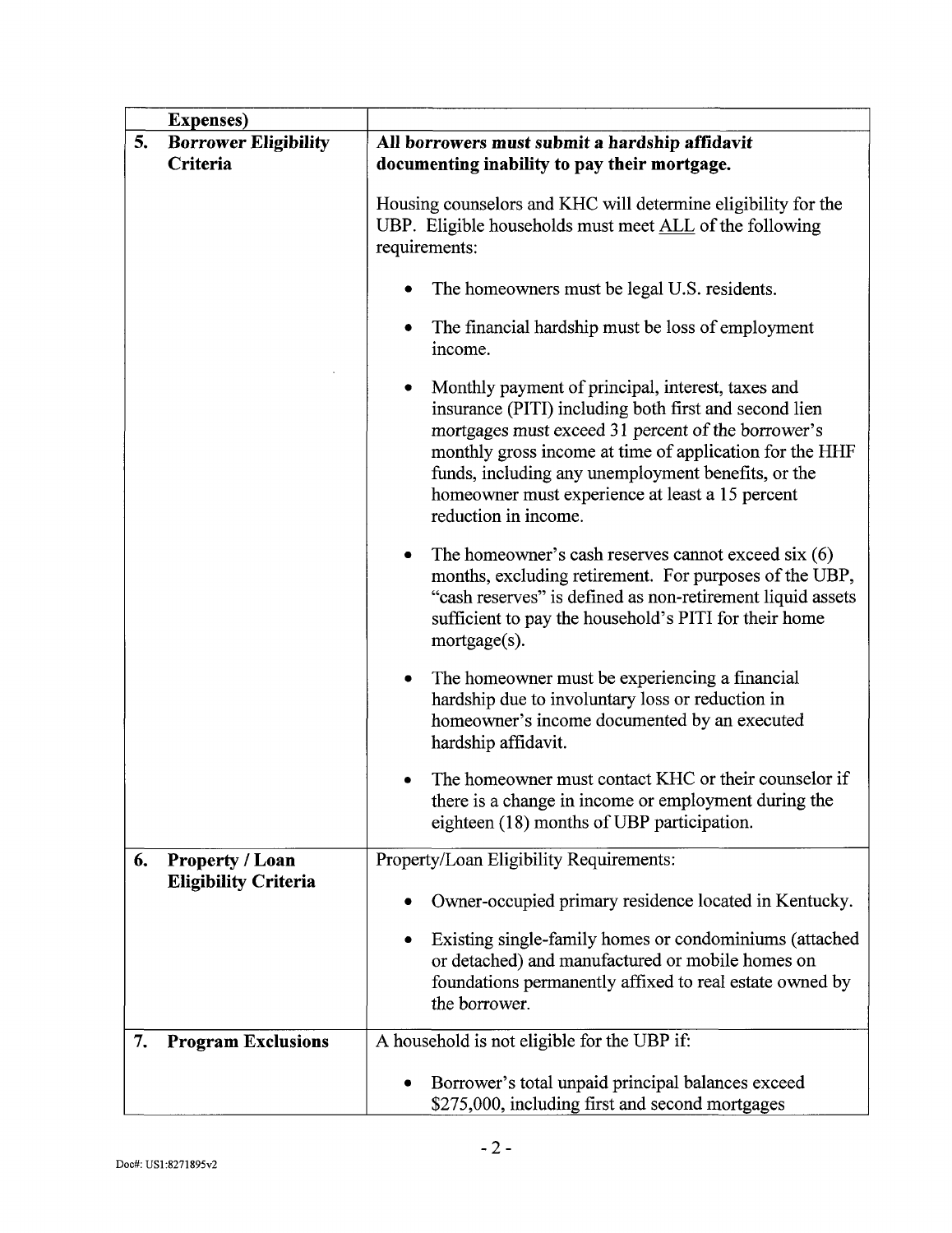|                                         | combined.                                                                                                                                                                                                                                                                                                                                                                |  |
|-----------------------------------------|--------------------------------------------------------------------------------------------------------------------------------------------------------------------------------------------------------------------------------------------------------------------------------------------------------------------------------------------------------------------------|--|
|                                         | Borrower owns other residential or rental property                                                                                                                                                                                                                                                                                                                       |  |
|                                         | Borrower's hardship is a result of voluntary resignation<br>٠<br>of employment or voluntary reduction in hours or<br>income.                                                                                                                                                                                                                                             |  |
|                                         | Borrower's application is for a second home or<br>$\bullet$<br>investment properties.                                                                                                                                                                                                                                                                                    |  |
|                                         | Borrower does not occupy the property as his/her<br>٠<br>primary residence.                                                                                                                                                                                                                                                                                              |  |
|                                         | Borrower's present household income is sufficient to pay<br>٠<br>mortgage expenses (mortgage payment does not exceed<br>31 percent of gross income) or the borrower has not<br>experienced at least a 15 percent reduction in income.                                                                                                                                    |  |
|                                         | The UBP will not fund job training costs.                                                                                                                                                                                                                                                                                                                                |  |
| <b>Structure of Assistance</b><br>8.    | All assistance will be structured as a 0% interest, non-<br>amortizing, forgivable, nonrecourse loan, secured by a<br>junior lien on the property, which will be forgiven 20<br>percent each year over five (5) years.                                                                                                                                                   |  |
|                                         | The loan will only be repayable if the borrower sells the<br>property before the period expires and there is sufficient equity<br>to pay the loan.                                                                                                                                                                                                                       |  |
|                                         | All funds repaid by program participants will be returned to<br>UPB for use until December 31, 2017, thereafter they will be<br>returned to Treasury.                                                                                                                                                                                                                    |  |
| <b>Per Household</b><br>9<br>Assistance | Estimated Average - \$26,000<br>Maximum Assistance - \$30,000                                                                                                                                                                                                                                                                                                            |  |
| 10. Duration of Assistance              | Payment of assistance will end on the first to occur of: (1)<br>eighteen (18) months from assistance loan closing date, (2) two<br>(2) months after re-employment or substantially increased<br>employment, (3) the expenditure of the maximum amount of<br>assistance $(\$30,000)$ or $(4)$ the household no longer complies<br>with other required program provisions. |  |
|                                         | In the case of a new qualifying event of unemployment or<br>underemployment, the household may re-apply for assistance.<br>Provided, however that new assistance will be made available<br>only to the extent assistance is available, up to the maximum<br>total assistance for the household and the maximum time period                                               |  |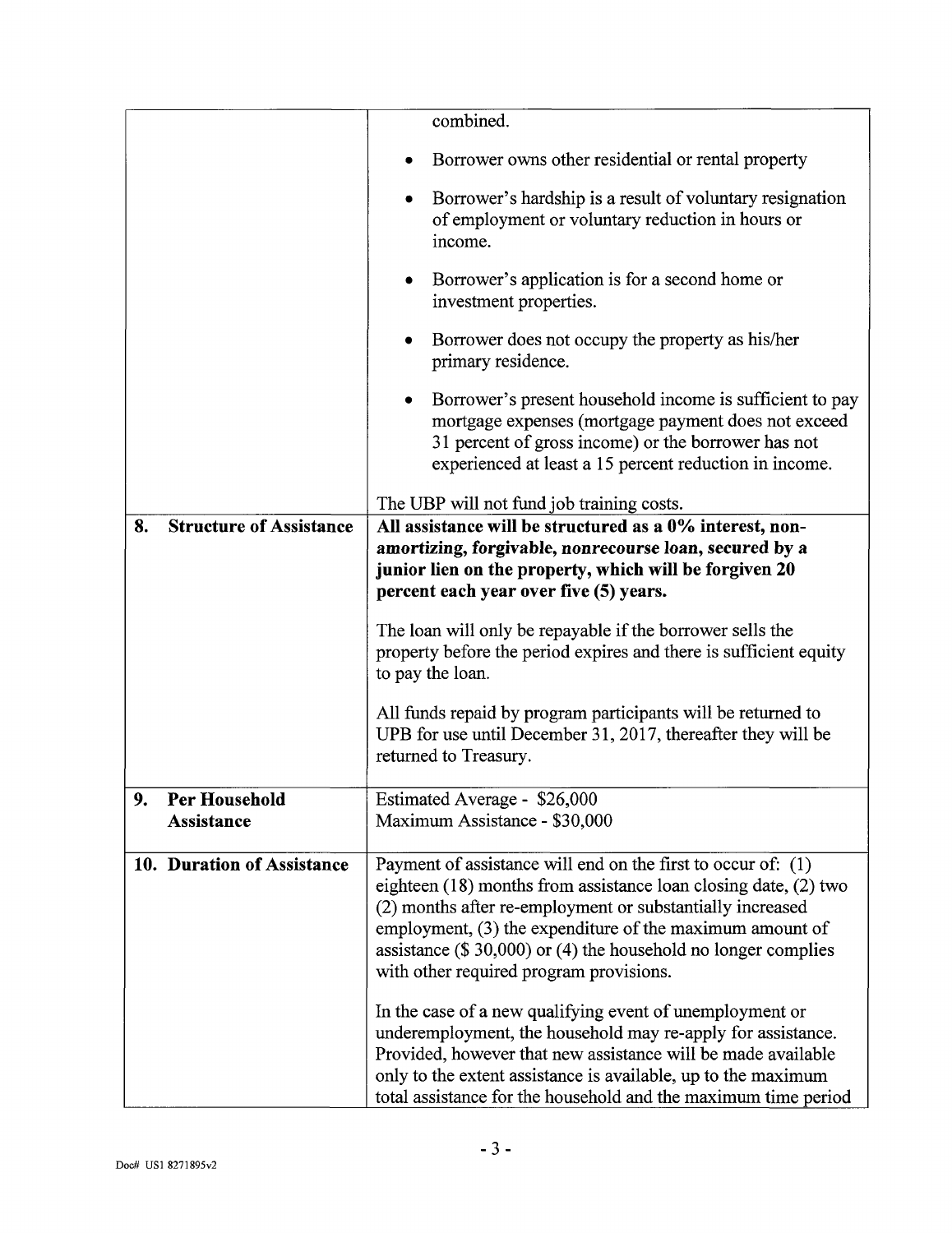|                                                                                | for assistance has not been exhausted.                                                                                                                                                                                                                                                                                                                                                                                                                |
|--------------------------------------------------------------------------------|-------------------------------------------------------------------------------------------------------------------------------------------------------------------------------------------------------------------------------------------------------------------------------------------------------------------------------------------------------------------------------------------------------------------------------------------------------|
| 11. Estimated Number of<br>Participating<br>Households                         | KHC is estimating that approximately 5960 households will be<br>served over the term of the UBP.                                                                                                                                                                                                                                                                                                                                                      |
| 12. Program Inception /<br><b>Duration</b>                                     | KHC implemented the UBP in two stages. This first phase of<br>the UBP began January 3, 2011 to serve as a pilot period. Full<br>implementation to all qualified borrowers statewide began April<br>1, 2011. The program will expire December 31, 2017.                                                                                                                                                                                                |
| 13. Program Interaction<br>with Other Programs<br>(e.g. other HFA<br>programs) | The UBP will be leveraged with existing programs including the<br>Homeownership Protection Center (HPC), the Homeownership<br>Education and Counseling Program funded through HUD and<br>KHC and the NeighborWorks Foreclosure Mitigation<br>Counseling Program (NFMC). Homeowners who participate in<br>the UBP will work with a KHC-approved counselor and utilize<br>the Homeownership Protection Center website for their initial<br>information. |
| 14. Program Interactions<br>with HAMP                                          | KHC and housing counselors will analyze borrowers for their<br>eligibility for the Hardest Hit Unemployment Bridge Program as<br>well as any other loss mitigation options that may be available to<br>them. Where possible, HHF assistance will precede HAMP UP.                                                                                                                                                                                     |
| 15. Program Leverage with<br><b>Other Financial</b><br><b>Resources</b>        | No investor match is required for this program.<br>This program will not be combined with other financial<br>resources.                                                                                                                                                                                                                                                                                                                               |
| 16. Qualify as an<br>Unemployment<br>Program                                   | $\square$ No<br>$\boxtimes$ Yes                                                                                                                                                                                                                                                                                                                                                                                                                       |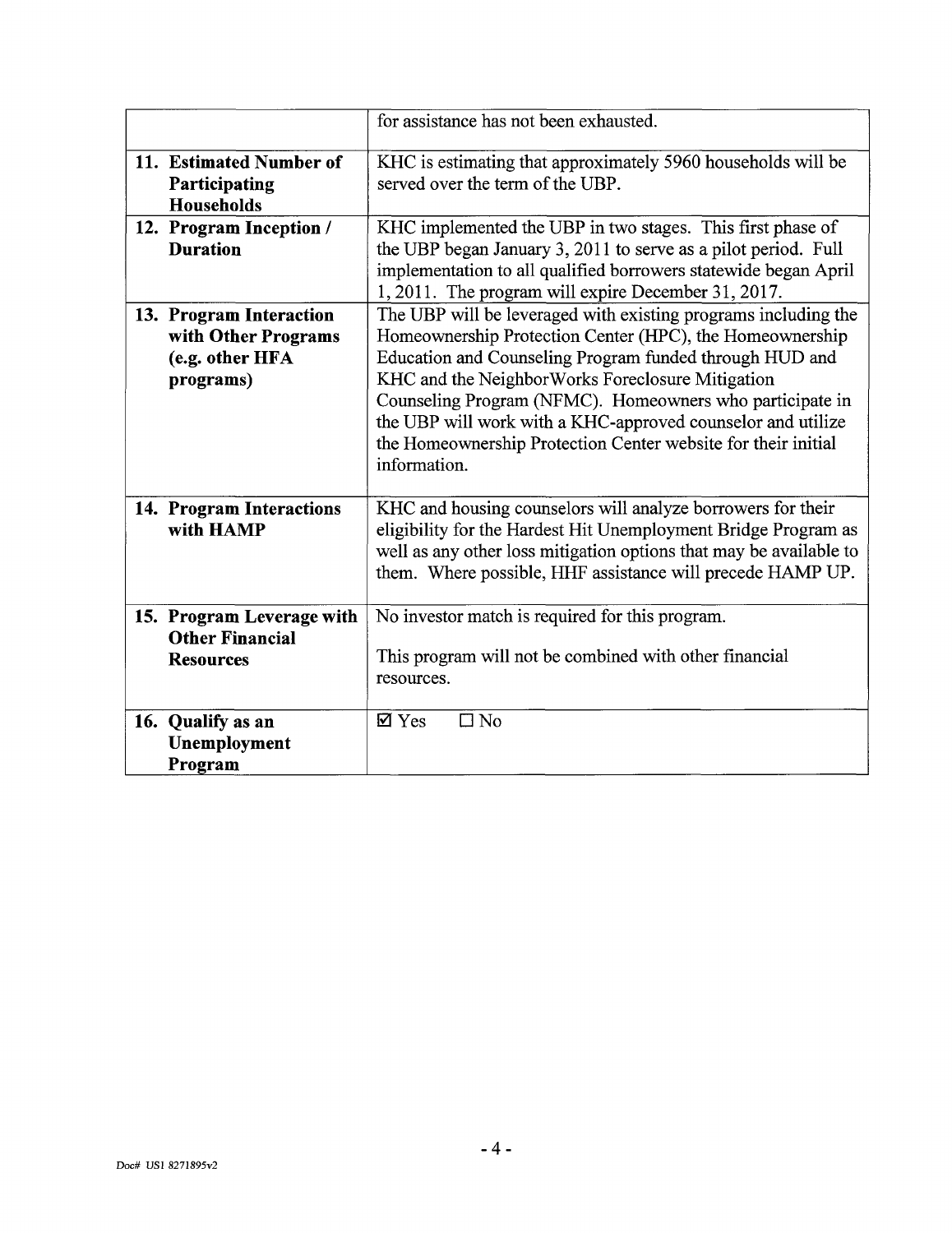# SCHEDULE C

# PERMITTED EXPENSES

|                                                                       | <b>Kentucky</b>       |  |
|-----------------------------------------------------------------------|-----------------------|--|
|                                                                       |                       |  |
| $\mathbf{v}$<br>$\overline{B}$ , $\overline{B}$ , $\overline{B}$<br>ŀ |                       |  |
| One-time / Start-Up Expenses:                                         |                       |  |
| <b>Initial Personnel</b>                                              | \$0                   |  |
| <b>Building, Equipment, Technology</b>                                | \$115,100             |  |
| <b>Professional Services</b>                                          | \$1,900               |  |
| Supplies / Miscellaneous                                              | \$1,500               |  |
| <b>Marketing /Communications</b>                                      | \$100,000             |  |
| Travel                                                                | \$0                   |  |
| Website development /Translation                                      | \$0                   |  |
| Contingency                                                           | \$0                   |  |
| <b>Subtotal</b>                                                       | \$218,500             |  |
| $d = \frac{2}{3} +$<br>$\mathfrak{k}$                                 | 北美 李<br>$\frac{1}{2}$ |  |
| <b>Operating / Administrative</b>                                     |                       |  |
| <b>Expenses:</b>                                                      | \$6,674,068.66        |  |
| <b>Salaries</b>                                                       |                       |  |
| Professional Services (Legal,<br>Compliance, Audit, Monitoring)       | \$4,076,225.00        |  |
| Travel                                                                | \$29,750.00           |  |
| <b>Buildings, Leases &amp; Equipment</b>                              | \$274,870.00          |  |
| Information Technology &                                              |                       |  |
| Communications                                                        | \$0.00                |  |
| Office Supplies/Postage and                                           |                       |  |
| Delivery/Subscriptions                                                | \$64,961.34           |  |
| Risk Management/ Insurance                                            | \$0.00                |  |
| Training                                                              | \$80,000.00           |  |
| Marketing/PR                                                          | \$300,000.00          |  |
| Miscellaneous                                                         | \$0.00                |  |
| <b>Subtotal</b><br>$f^{\frac{1}{m}}$<br>$F_{\mu}$<br>计                | \$11,499,875.00       |  |
|                                                                       |                       |  |
| <b>Transaction Related Expenses:</b>                                  |                       |  |
| <b>Recording Fees</b>                                                 | \$106,250.00          |  |
| <b>Wire Transfer Fees</b>                                             | \$89,750.00           |  |
| <b>Counseling Expenses</b>                                            |                       |  |
| File Intake                                                           | \$0.00                |  |
| <b>Decision Costs</b>                                                 | \$0.00                |  |

 $\tilde{\phantom{a}}$